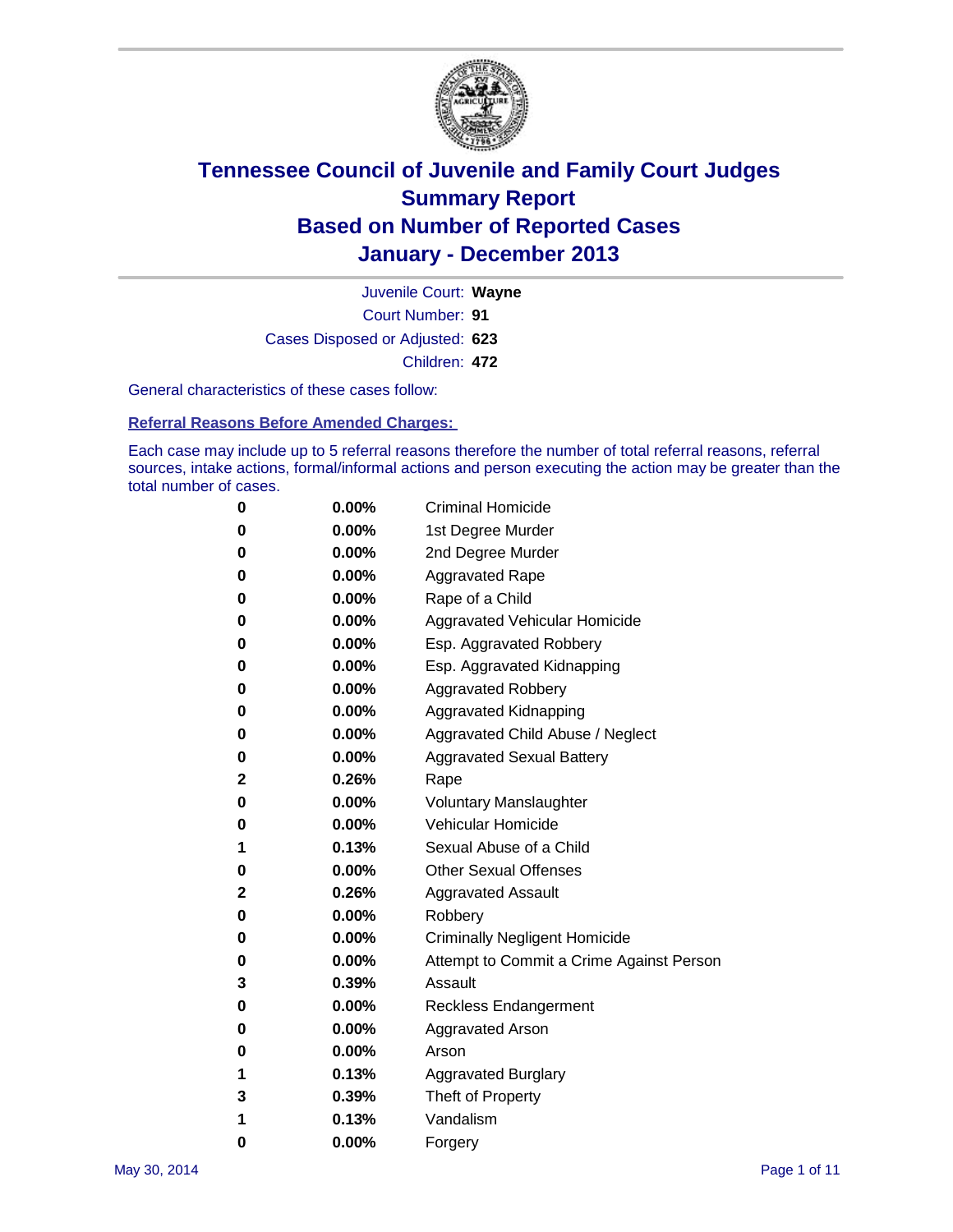

Court Number: **91** Juvenile Court: **Wayne** Cases Disposed or Adjusted: **623** Children: **472**

#### **Referral Reasons Before Amended Charges:**

Each case may include up to 5 referral reasons therefore the number of total referral reasons, referral sources, intake actions, formal/informal actions and person executing the action may be greater than the total number of cases.

| 0  | 0.00%    | <b>Worthless Checks</b>                                     |
|----|----------|-------------------------------------------------------------|
| 0  | 0.00%    | Illegal Possession / Fraudulent Use of Credit / Debit Cards |
| 0  | 0.00%    | <b>Burglary</b>                                             |
| 0  | 0.00%    | Unauthorized Use of a Vehicle                               |
| 0  | 0.00%    | <b>Cruelty to Animals</b>                                   |
| 0  | 0.00%    | Sale of Controlled Substances                               |
| 1  | 0.13%    | <b>Other Drug Offenses</b>                                  |
| 10 | 1.30%    | Possession of Controlled Substances                         |
| 0  | $0.00\%$ | <b>Criminal Attempt</b>                                     |
| 1  | 0.13%    | Carrying Weapons on School Property                         |
| 0  | 0.00%    | Unlawful Carrying / Possession of a Weapon                  |
| 1  | 0.13%    | <b>Evading Arrest</b>                                       |
| 0  | 0.00%    | Escape                                                      |
| 0  | 0.00%    | Driving Under Influence (DUI)                               |
| 17 | 2.20%    | Possession / Consumption of Alcohol                         |
| 0  | 0.00%    | Resisting Stop, Frisk, Halt, Arrest or Search               |
| 0  | $0.00\%$ | <b>Aggravated Criminal Trespass</b>                         |
| 1  | 0.13%    | Harassment                                                  |
| 0  | $0.00\%$ | Failure to Appear                                           |
| 0  | 0.00%    | Filing a False Police Report                                |
| 0  | 0.00%    | Criminal Impersonation                                      |
| 0  | 0.00%    | <b>Disorderly Conduct</b>                                   |
| 0  | 0.00%    | <b>Criminal Trespass</b>                                    |
| 1  | 0.13%    | <b>Public Intoxication</b>                                  |
| 0  | 0.00%    | Gambling                                                    |
| 41 | 5.31%    | <b>Traffic</b>                                              |
| 0  | $0.00\%$ | <b>Local Ordinances</b>                                     |
| 7  | 0.91%    | Violation of Wildlife Regulations                           |
| 0  | 0.00%    | Contempt of Court                                           |
| 23 | 2.98%    | Violation of Probation                                      |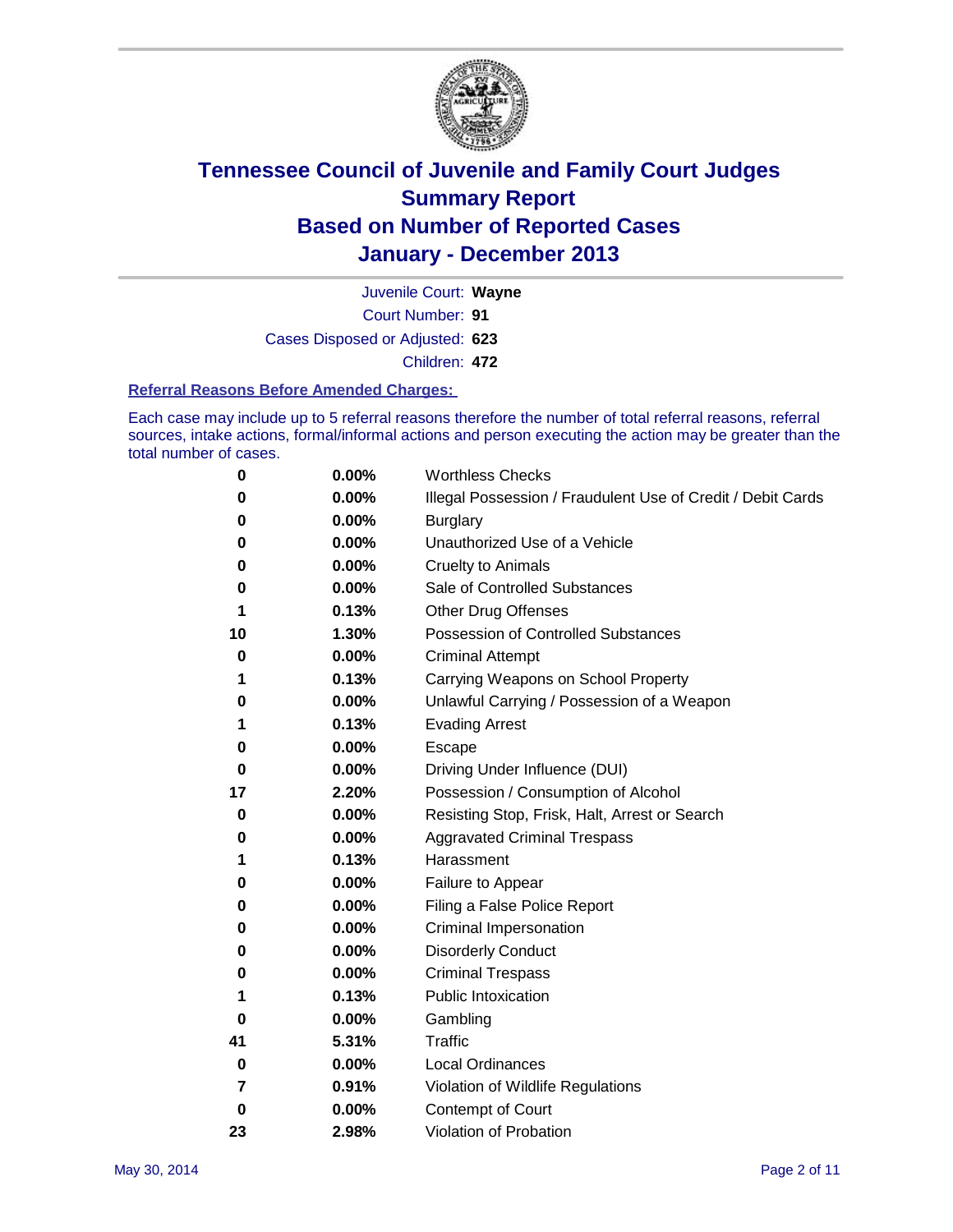

Court Number: **91** Juvenile Court: **Wayne** Cases Disposed or Adjusted: **623** Children: **472**

#### **Referral Reasons Before Amended Charges:**

Each case may include up to 5 referral reasons therefore the number of total referral reasons, referral sources, intake actions, formal/informal actions and person executing the action may be greater than the total number of cases.

| $\bf{0}$ | $0.00\%$ | Violation of Aftercare                 |
|----------|----------|----------------------------------------|
| 11       | 1.42%    | Unruly Behavior                        |
| 20       | 2.59%    | Truancy                                |
| 7        | 0.91%    | In-State Runaway                       |
| 0        | $0.00\%$ | Out-of-State Runaway                   |
| 9        | 1.17%    | Possession of Tobacco Products         |
| 0        | 0.00%    | Violation of a Valid Court Order       |
| 1        | 0.13%    | <b>Violation of Curfew</b>             |
| 0        | 0.00%    | Sexually Abused Child                  |
| 0        | 0.00%    | <b>Physically Abused Child</b>         |
| 14       | 1.81%    | Dependency / Neglect                   |
| 13       | 1.68%    | <b>Termination of Parental Rights</b>  |
| 0        | 0.00%    | <b>Violation of Pretrial Diversion</b> |
| 26       | 3.37%    | Violation of Informal Adjustment       |
| 420      | 54.40%   | <b>Judicial Review</b>                 |
| 0        | $0.00\%$ | <b>Administrative Review</b>           |
| 0        | 0.00%    | <b>Foster Care Review</b>              |
| 44       | 5.70%    | Custody                                |
| 30       | 3.89%    | Visitation                             |
| 9        | 1.17%    | Paternity / Legitimation               |
| 51       | 6.61%    | <b>Child Support</b>                   |
| 0        | 0.00%    | <b>Request for Medical Treatment</b>   |
| 1        | 0.13%    | Consent to Marry                       |
| 0        | $0.00\%$ | Other                                  |
| 772      | 100.00%  | <b>Total Referrals</b>                 |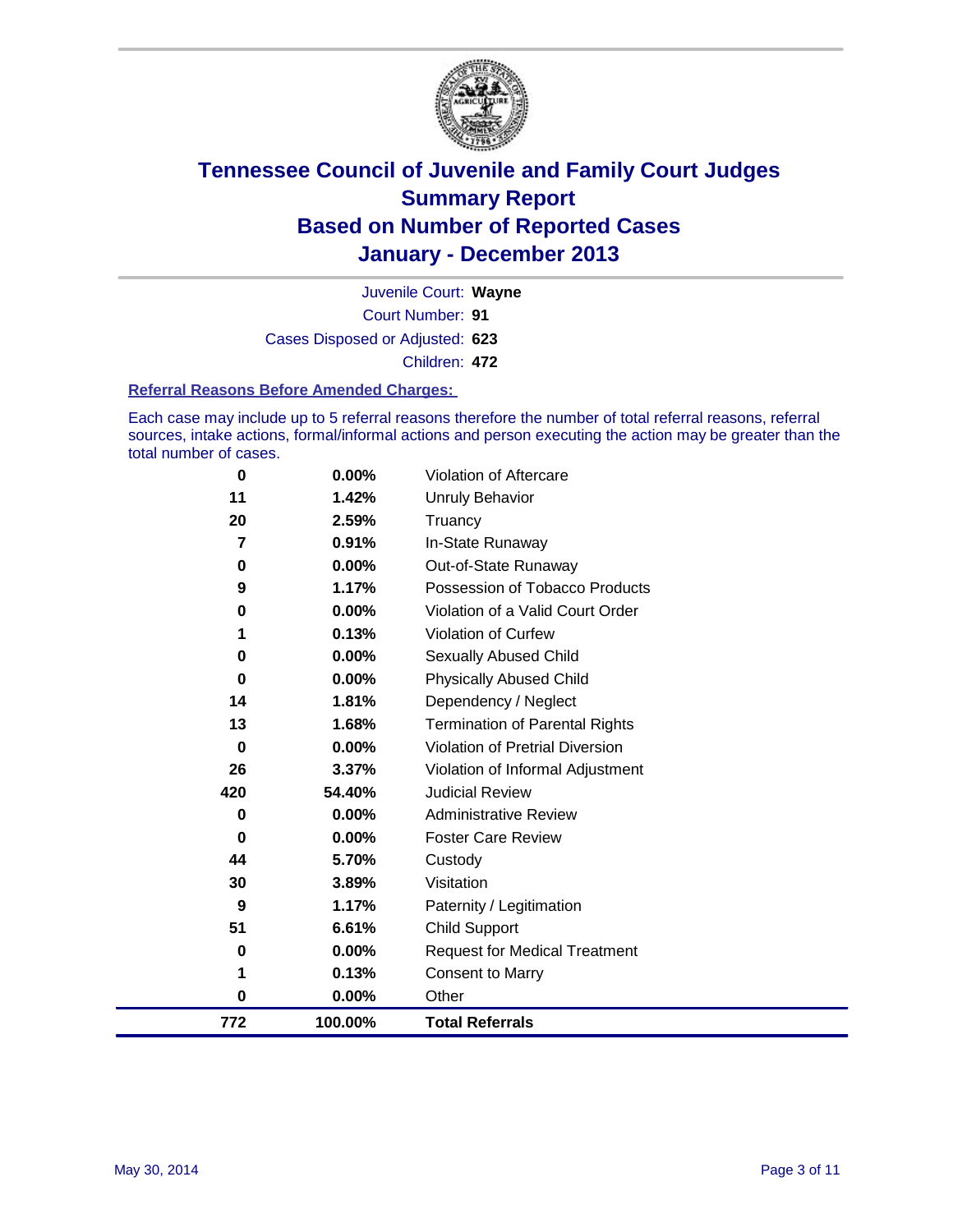

|                            | Juvenile Court: Wayne           |                                   |  |
|----------------------------|---------------------------------|-----------------------------------|--|
|                            |                                 | Court Number: 91                  |  |
|                            | Cases Disposed or Adjusted: 623 |                                   |  |
|                            |                                 | Children: 472                     |  |
| <b>Referral Sources: 1</b> |                                 |                                   |  |
| 97                         | 12.56%                          | Law Enforcement                   |  |
| 68                         | 8.81%                           | Parents                           |  |
| 22                         | 2.85%                           | <b>Relatives</b>                  |  |
| $\bf{0}$                   | $0.00\%$                        | Self                              |  |
| 24                         | 3.11%                           | School                            |  |
| $\bf{0}$                   | 0.00%                           | <b>CSA</b>                        |  |
| 85                         | 11.01%                          | <b>DCS</b>                        |  |
| 0                          | $0.00\%$                        | <b>Other State Department</b>     |  |
| 189                        | 24.48%                          | <b>District Attorney's Office</b> |  |
| 279                        | 36.14%                          | <b>Court Staff</b>                |  |
| 0                          | 0.00%                           | Social Agency                     |  |
| 5                          | 0.65%                           | <b>Other Court</b>                |  |
| 3                          | 0.39%                           | Victim                            |  |
| 0                          | 0.00%                           | Child & Parent                    |  |
| 0                          | $0.00\%$                        | Hospital                          |  |
| 0                          | $0.00\%$                        | Unknown                           |  |
| 0                          | 0.00%                           | Other                             |  |
| 772                        | 100.00%                         | <b>Total Referral Sources</b>     |  |

### **Age of Child at Referral: 2**

| $\mathbf{2}$<br>0 | 0.42%<br>0.00% | Ages 19 and Over<br>Unknown |
|-------------------|----------------|-----------------------------|
|                   |                |                             |
|                   |                |                             |
| 98                | 20.76%         | Ages 17 through 18          |
| 75                | 15.89%         | Ages 15 through 16          |
| 35                | 7.42%          | Ages 13 through 14          |
| 37                | 7.84%          | Ages 11 through 12          |
| 225               | 47.67%         | Ages 10 and Under           |
|                   |                |                             |

<sup>1</sup> If different than number of Referral Reasons (772), verify accuracy of your court's data.

<sup>2</sup> One child could be counted in multiple categories, verify accuracy of your court's data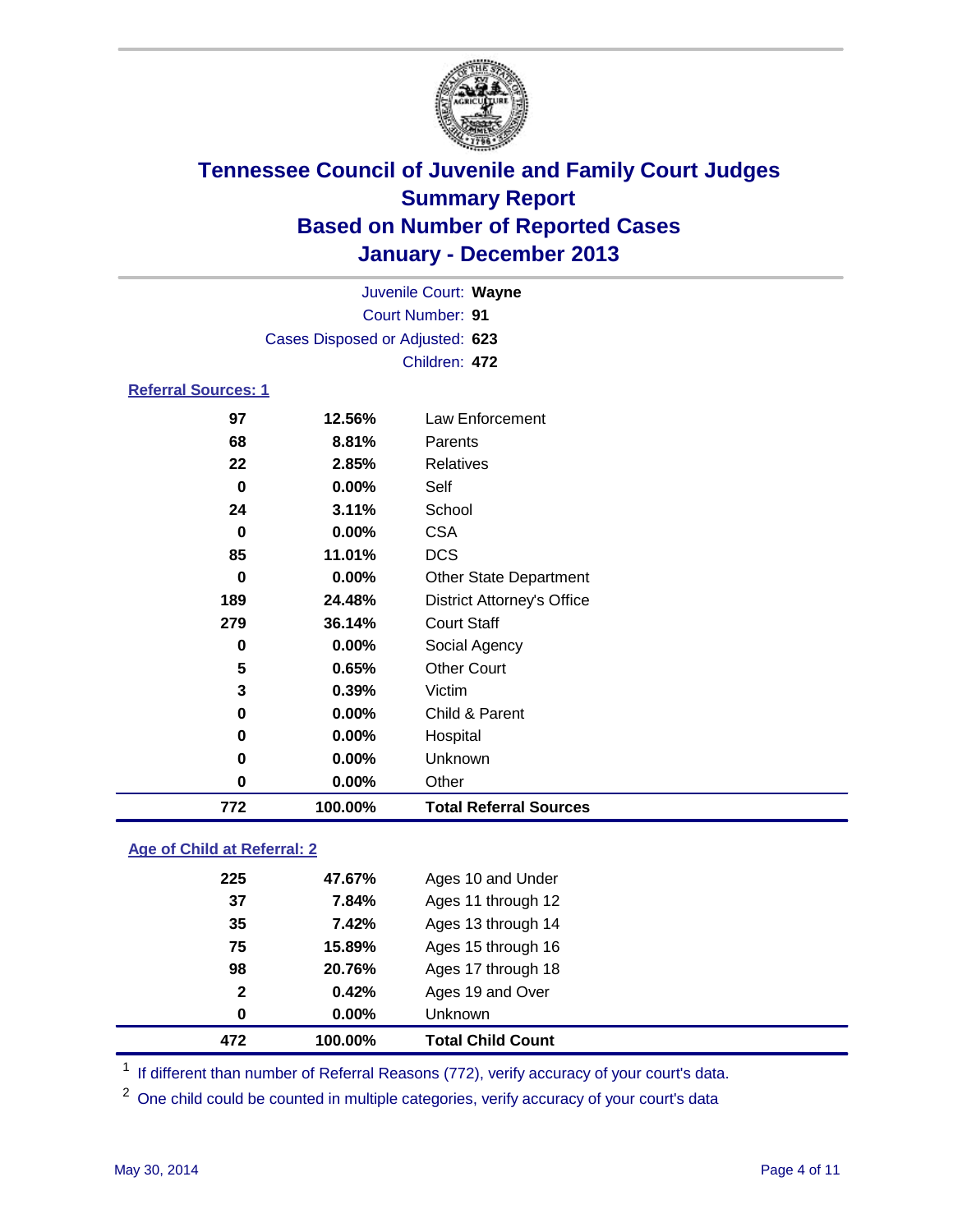

| Juvenile Court: Wayne                   |                                 |                          |  |  |
|-----------------------------------------|---------------------------------|--------------------------|--|--|
| Court Number: 91                        |                                 |                          |  |  |
|                                         | Cases Disposed or Adjusted: 623 |                          |  |  |
|                                         |                                 | Children: 472            |  |  |
| Sex of Child: 1                         |                                 |                          |  |  |
| 266                                     | 56.36%                          | Male                     |  |  |
| 206                                     | 43.64%                          | Female                   |  |  |
| $\mathbf 0$                             | 0.00%                           | Unknown                  |  |  |
| 472                                     | 100.00%                         | <b>Total Child Count</b> |  |  |
| Race of Child: 1                        |                                 |                          |  |  |
| 447                                     | 94.70%                          | White                    |  |  |
| $\overline{\mathbf{2}}$                 | 0.42%                           | African American         |  |  |
| $\bf{0}$                                | 0.00%                           | Native American          |  |  |
| 0                                       | 0.00%                           | Asian                    |  |  |
| 23                                      | 4.87%                           | Mixed                    |  |  |
| $\mathbf 0$                             | 0.00%                           | Unknown                  |  |  |
| 472                                     | 100.00%                         | <b>Total Child Count</b> |  |  |
| <b>Hispanic Origin: 1</b>               |                                 |                          |  |  |
| 14                                      | 2.97%                           | Yes                      |  |  |
| 458                                     | 97.03%                          | <b>No</b>                |  |  |
| $\bf{0}$                                | 0.00%                           | Unknown                  |  |  |
| 472                                     | 100.00%                         | <b>Total Child Count</b> |  |  |
| <b>School Enrollment of Children: 1</b> |                                 |                          |  |  |
| 369                                     | 78.18%                          | Yes                      |  |  |
| 103                                     | 21.82%                          | <b>No</b>                |  |  |
| $\bf{0}$                                | 0.00%                           | Unknown                  |  |  |
| 472                                     | 100.00%                         | <b>Total Child Count</b> |  |  |

One child could be counted in multiple categories, verify accuracy of your court's data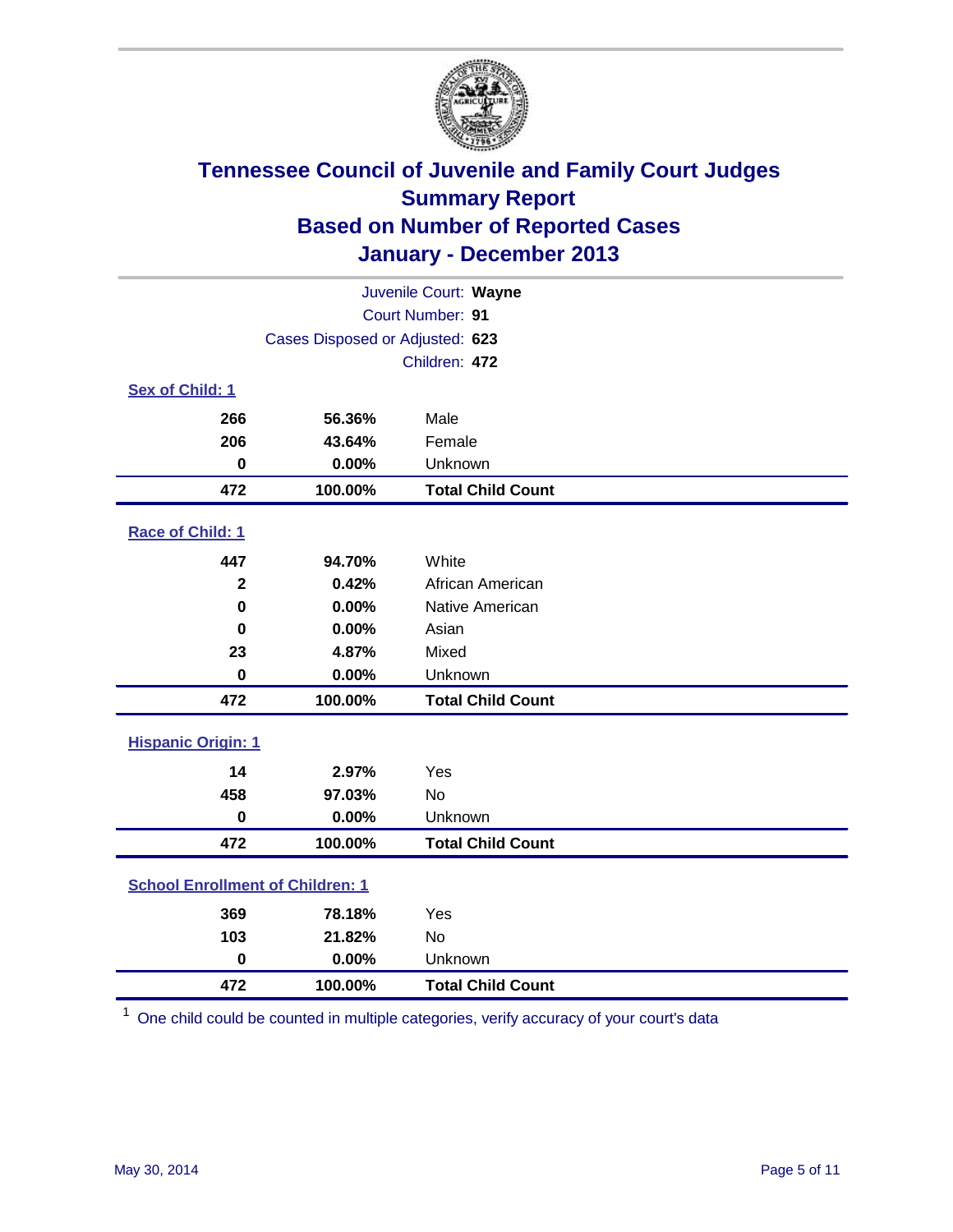

Court Number: **91** Juvenile Court: **Wayne** Cases Disposed or Adjusted: **623** Children: **472**

### **Living Arrangement of Child at Time of Referral: 1**

| 472 | 100.00%  | <b>Total Child Count</b>     |  |
|-----|----------|------------------------------|--|
| 2   | 0.42%    | Other                        |  |
| 0   | $0.00\%$ | Unknown                      |  |
| 5   | 1.06%    | Independent                  |  |
| 0   | $0.00\%$ | In an Institution            |  |
| 4   | 0.85%    | In a Residential Center      |  |
| 6   | 1.27%    | In a Group Home              |  |
| 97  | 20.55%   | With Foster Family           |  |
| 6   | 1.27%    | <b>With Adoptive Parents</b> |  |
| 119 | 25.21%   | <b>With Relatives</b>        |  |
| 23  | 4.87%    | With Father                  |  |
| 137 | 29.03%   | With Mother                  |  |
| 11  | 2.33%    | With Mother and Stepfather   |  |
| 9   | 1.91%    | With Father and Stepmother   |  |
| 53  | 11.23%   | With Both Biological Parents |  |
|     |          |                              |  |

#### **Type of Detention: 2**

| 623 | 100.00%  | <b>Total Detention Count</b> |  |
|-----|----------|------------------------------|--|
| 0   | $0.00\%$ | Other                        |  |
| 623 | 100.00%  | Does Not Apply               |  |
| 0   | $0.00\%$ | <b>Unknown</b>               |  |
| 0   | $0.00\%$ | <b>Psychiatric Hospital</b>  |  |
| 0   | 0.00%    | Jail - No Separation         |  |
| 0   | 0.00%    | Jail - Partial Separation    |  |
| 0   | 0.00%    | Jail - Complete Separation   |  |
| 0   | 0.00%    | Juvenile Detention Facility  |  |
| 0   | 0.00%    | Non-Secure Placement         |  |
|     |          |                              |  |

<sup>1</sup> One child could be counted in multiple categories, verify accuracy of your court's data

<sup>2</sup> If different than number of Cases (623) verify accuracy of your court's data.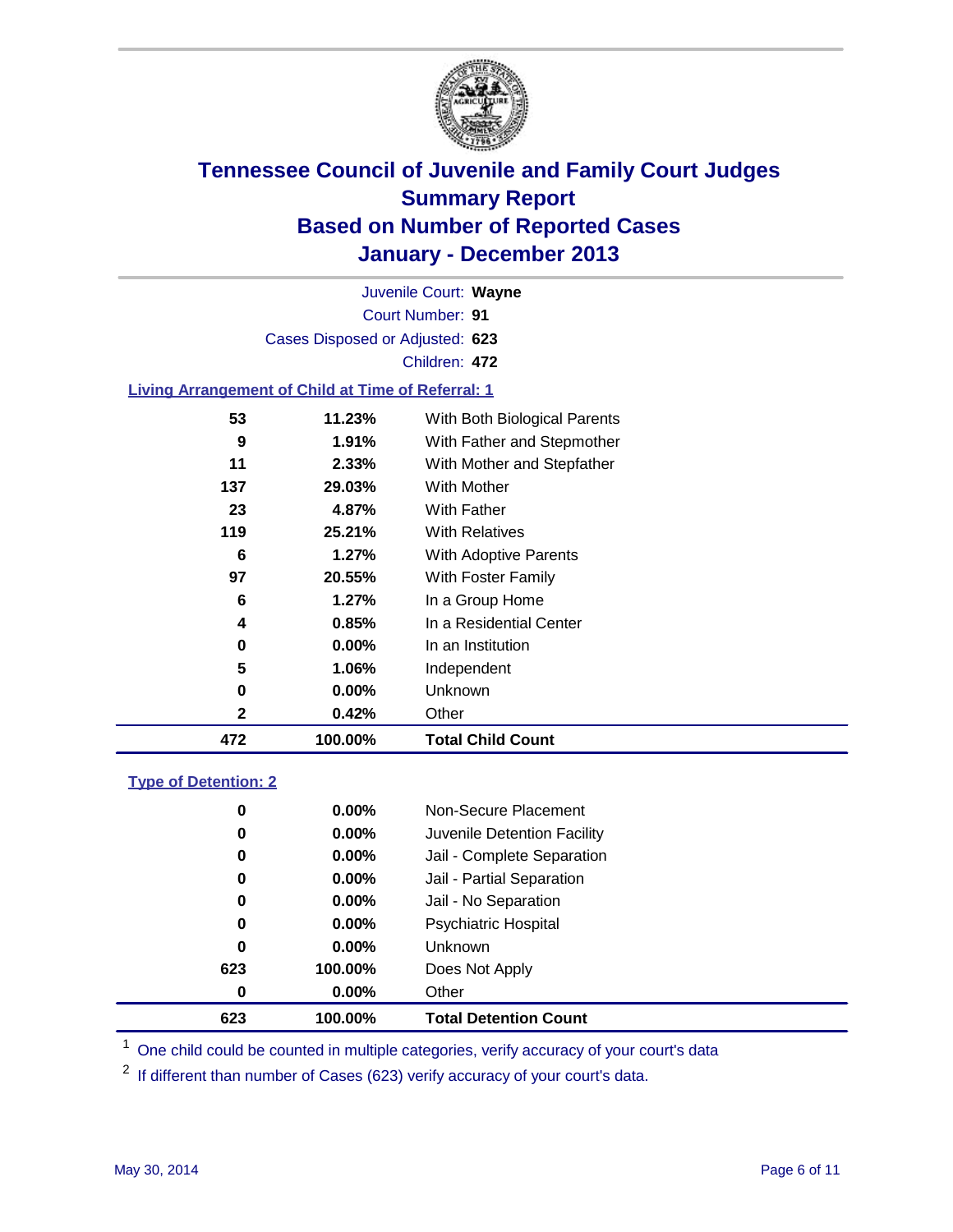

|                                                    | Juvenile Court: Wayne           |                                      |  |  |  |  |
|----------------------------------------------------|---------------------------------|--------------------------------------|--|--|--|--|
|                                                    | Court Number: 91                |                                      |  |  |  |  |
|                                                    | Cases Disposed or Adjusted: 623 |                                      |  |  |  |  |
|                                                    | Children: 472                   |                                      |  |  |  |  |
| <b>Placement After Secure Detention Hearing: 1</b> |                                 |                                      |  |  |  |  |
| 0                                                  | 0.00%                           | Returned to Prior Living Arrangement |  |  |  |  |
| $\bf{0}$                                           | 0.00%                           | Juvenile Detention Facility          |  |  |  |  |
| $\bf{0}$                                           | 0.00%                           | Jail                                 |  |  |  |  |
| 0                                                  | 0.00%                           | Shelter / Group Home                 |  |  |  |  |
| 0                                                  | 0.00%                           | <b>Foster Family Home</b>            |  |  |  |  |
| 0                                                  | 0.00%                           | <b>Psychiatric Hospital</b>          |  |  |  |  |
| 0                                                  | 0.00%                           | Unknown                              |  |  |  |  |
| 623                                                | 100.00%                         | Does Not Apply                       |  |  |  |  |
| 0                                                  | 0.00%                           | Other                                |  |  |  |  |
| 623                                                | 100.00%                         | <b>Total Placement Count</b>         |  |  |  |  |
| <b>Intake Actions: 2</b>                           |                                 |                                      |  |  |  |  |
|                                                    |                                 |                                      |  |  |  |  |
| 352                                                | 45.60%                          | <b>Petition Filed</b>                |  |  |  |  |
| 6                                                  | 0.78%                           | <b>Motion Filed</b>                  |  |  |  |  |
| 75                                                 | 9.72%                           | <b>Citation Processed</b>            |  |  |  |  |
| 0                                                  | 0.00%                           | Notification of Paternity Processed  |  |  |  |  |
| 339                                                | 43.91%                          | Scheduling of Judicial Review        |  |  |  |  |
| $\bf{0}$                                           | 0.00%                           | Scheduling of Administrative Review  |  |  |  |  |
| 0                                                  | 0.00%                           | Scheduling of Foster Care Review     |  |  |  |  |
| 0                                                  | 0.00%                           | Unknown                              |  |  |  |  |
| 0                                                  | 0.00%                           | Does Not Apply                       |  |  |  |  |
| 0                                                  | 0.00%                           | Other                                |  |  |  |  |
| 772                                                | 100.00%                         | <b>Total Intake Count</b>            |  |  |  |  |

<sup>1</sup> If different than number of Cases (623) verify accuracy of your court's data.

<sup>2</sup> If different than number of Referral Reasons (772), verify accuracy of your court's data.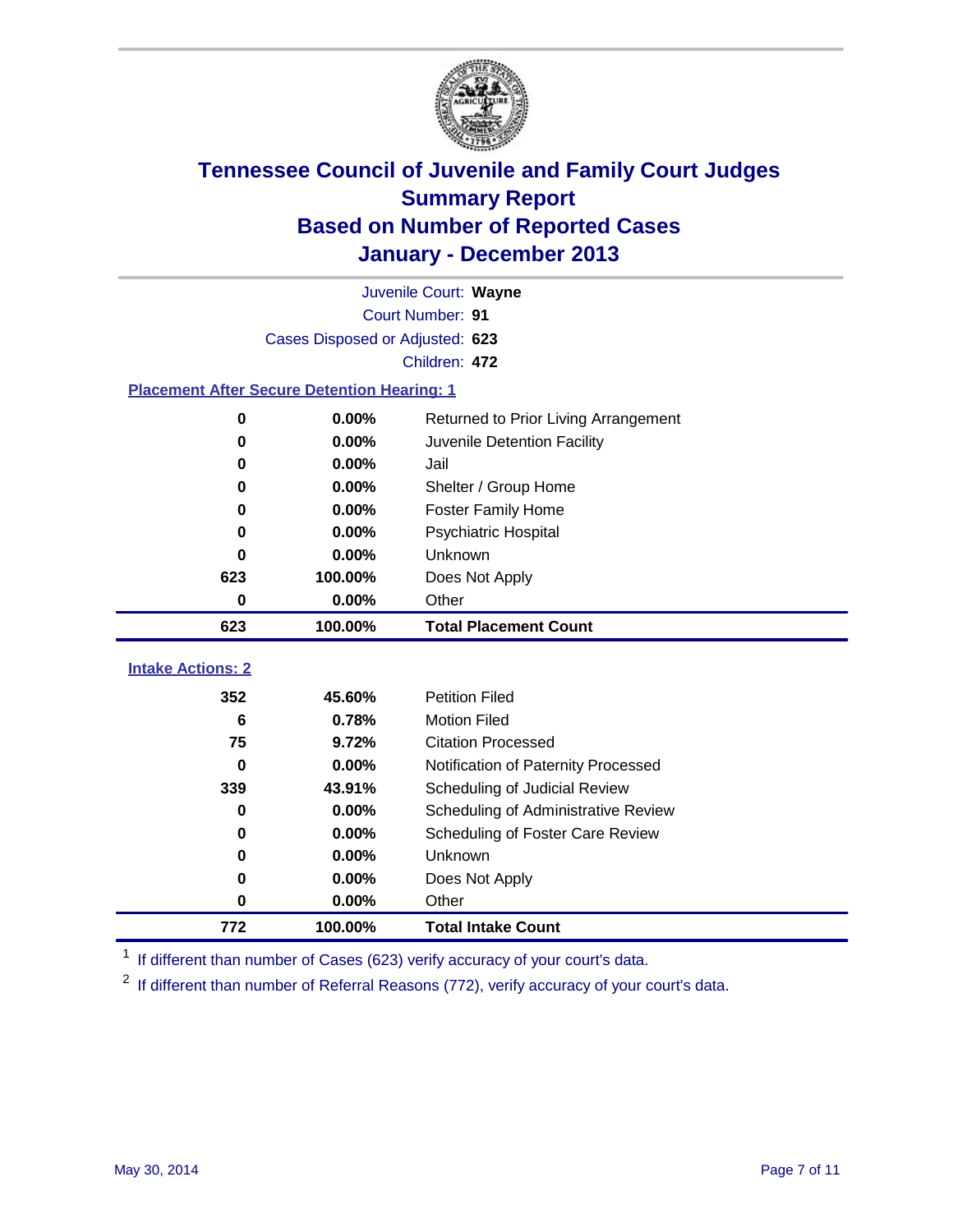

Court Number: **91** Juvenile Court: **Wayne** Cases Disposed or Adjusted: **623** Children: **472**

#### **Last Grade Completed by Child: 1**

| 110      | 23.31%  | Too Young for School         |
|----------|---------|------------------------------|
| 3        | 0.64%   | Preschool                    |
| 40       | 8.47%   | Kindergarten                 |
| 17       | 3.60%   | 1st Grade                    |
| 27       | 5.72%   | 2nd Grade                    |
| 14       | 2.97%   | 3rd Grade                    |
| 18       | 3.81%   | 4th Grade                    |
| 10       | 2.12%   | 5th Grade                    |
| 20       | 4.24%   | 6th Grade                    |
| 17       | 3.60%   | 7th Grade                    |
| 24       | 5.08%   | 8th Grade                    |
| 42       | 8.90%   | 9th Grade                    |
| 49       | 10.38%  | 10th Grade                   |
| 60       | 12.71%  | 11th Grade                   |
| 20       | 4.24%   | 12th Grade                   |
| $\bf{0}$ | 0.00%   | Non-Graded Special Ed        |
| 0        | 0.00%   | <b>GED</b>                   |
| 0        | 0.00%   | Graduated                    |
| 0        | 0.00%   | <b>Never Attended School</b> |
| 1        | 0.21%   | Unknown                      |
| 0        | 0.00%   | Other                        |
| 472      | 100.00% | <b>Total Child Count</b>     |

| <b>Enrolled in Special Education: 1</b> |  |
|-----------------------------------------|--|
|                                         |  |

| 25  | 5.30%    | Yes                      |
|-----|----------|--------------------------|
| 447 | 94.70%   | No                       |
| 0   | $0.00\%$ | Unknown                  |
| 472 | 100.00%  | <b>Total Child Count</b> |

One child could be counted in multiple categories, verify accuracy of your court's data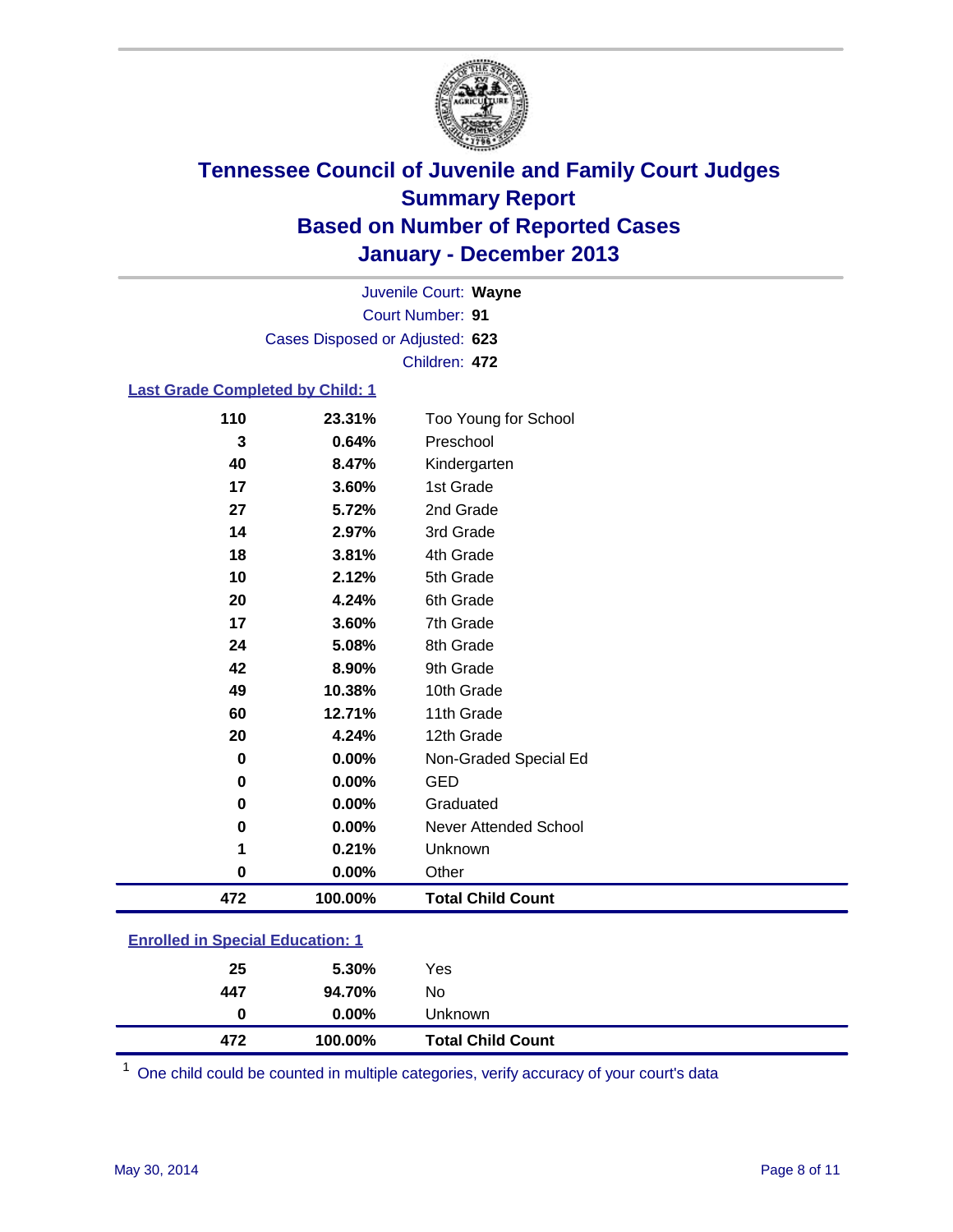

|                              |                                 | Juvenile Court: Wayne     |
|------------------------------|---------------------------------|---------------------------|
|                              |                                 | Court Number: 91          |
|                              | Cases Disposed or Adjusted: 623 |                           |
|                              |                                 | Children: 472             |
| <b>Action Executed By: 1</b> |                                 |                           |
| 772                          | 100.00%                         | Judge                     |
| 0                            | $0.00\%$                        | Magistrate                |
| 0                            | $0.00\%$                        | <b>YSO</b>                |
| 0                            | 0.00%                           | Other                     |
| 0                            | $0.00\%$                        | Unknown                   |
| 772                          | 100.00%                         | <b>Total Action Count</b> |

### **Formal / Informal Actions: 1**

| 60       | 7.77%    | Dismissed                                        |
|----------|----------|--------------------------------------------------|
| 11       | 1.42%    | Retired / Nolle Prosequi                         |
| 65       | 8.42%    | <b>Complaint Substantiated Delinquent</b>        |
| 17       | 2.20%    | <b>Complaint Substantiated Status Offender</b>   |
| 3        | 0.39%    | <b>Complaint Substantiated Dependent/Neglect</b> |
| 0        | $0.00\%$ | <b>Complaint Substantiated Abused</b>            |
| $\bf{0}$ | $0.00\%$ | <b>Complaint Substantiated Mentally III</b>      |
| 34       | 4.40%    | Informal Adjustment                              |
| 0        | $0.00\%$ | <b>Pretrial Diversion</b>                        |
| 0        | $0.00\%$ | <b>Transfer to Adult Court Hearing</b>           |
| 0        | $0.00\%$ | Charges Cleared by Transfer to Adult Court       |
| $\bf{0}$ | $0.00\%$ | Special Proceeding                               |
| 145      | 18.78%   | <b>Review Concluded</b>                          |
| 437      | 56.61%   | Case Held Open                                   |
| 0        | $0.00\%$ | Other                                            |
| 0        | $0.00\%$ | Unknown                                          |
| 772      | 100.00%  | <b>Total Action Count</b>                        |

<sup>1</sup> If different than number of Referral Reasons (772), verify accuracy of your court's data.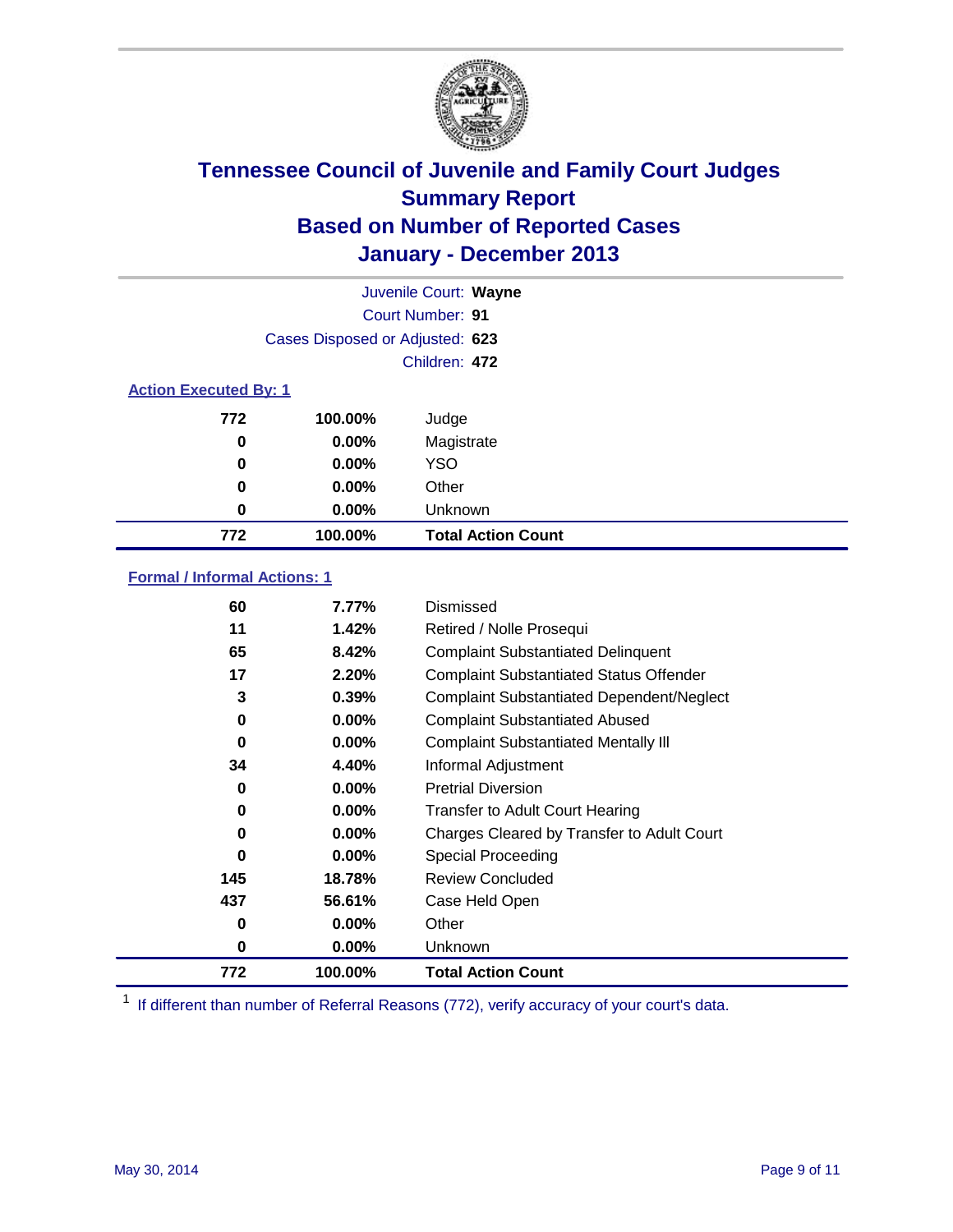

|                       |                                 | Juvenile Court: Wayne                                 |
|-----------------------|---------------------------------|-------------------------------------------------------|
|                       |                                 | Court Number: 91                                      |
|                       | Cases Disposed or Adjusted: 623 |                                                       |
|                       |                                 | Children: 472                                         |
| <b>Case Outcomes:</b> |                                 | There can be multiple outcomes for one child or case. |
| 52                    | 5.10%                           | Case Dismissed                                        |
| 8                     | 0.78%                           | Case Retired or Nolle Prosequi                        |
| 0                     | 0.00%                           | Warned / Counseled                                    |
| 383                   | 37.55%                          | Held Open For Review                                  |
| 76                    | 7.45%                           | Supervision / Probation to Juvenile Court             |
| 0                     | 0.00%                           | <b>Probation to Parents</b>                           |
| 0                     | 0.00%                           | Referral to Another Entity for Supervision / Service  |
| 2                     | 0.20%                           | Referred for Mental Health Counseling                 |
| 4                     | 0.39%                           | Referred for Alcohol and Drug Counseling              |
| 0                     | 0.00%                           | Referred to Alternative School                        |
| 0                     | 0.00%                           | Referred to Private Child Agency                      |
| 15                    | 1.47%                           | Referred to Defensive Driving School                  |
| 2                     | 0.20%                           | Referred to Alcohol Safety School                     |
| 10                    | 0.98%                           | Referred to Juvenile Court Education-Based Program    |
| 0                     | 0.00%                           | Driver's License Held Informally                      |
| 0                     | 0.00%                           | <b>Voluntary Placement with DMHMR</b>                 |
| 0                     | 0.00%                           | <b>Private Mental Health Placement</b>                |
| 0                     | 0.00%                           | <b>Private MR Placement</b>                           |
| 0                     | 0.00%                           | Placement with City/County Agency/Facility            |
| 1                     | 0.10%                           | Placement with Relative / Other Individual            |
| 17                    | 1.67%                           | Fine                                                  |
| 5                     | 0.49%                           | <b>Public Service</b>                                 |
| 1                     | 0.10%                           | Restitution                                           |
| 0                     | 0.00%                           | <b>Runaway Returned</b>                               |
| 4                     | 0.39%                           | No Contact Order                                      |
| 0                     | 0.00%                           | Injunction Other than No Contact Order                |
| 0                     | 0.00%                           | <b>House Arrest</b>                                   |
| 0                     | 0.00%                           | <b>Court Defined Curfew</b>                           |
| 7                     | 0.69%                           | Dismissed from Informal Adjustment                    |
| 0                     | 0.00%                           | Dismissed from Pretrial Diversion                     |
| 10                    | 0.98%                           | Released from Probation                               |
| 0                     | 0.00%                           | <b>Transferred to Adult Court</b>                     |
| $\bf{0}$              | $0.00\%$                        | <b>DMHMR Involuntary Commitment</b>                   |